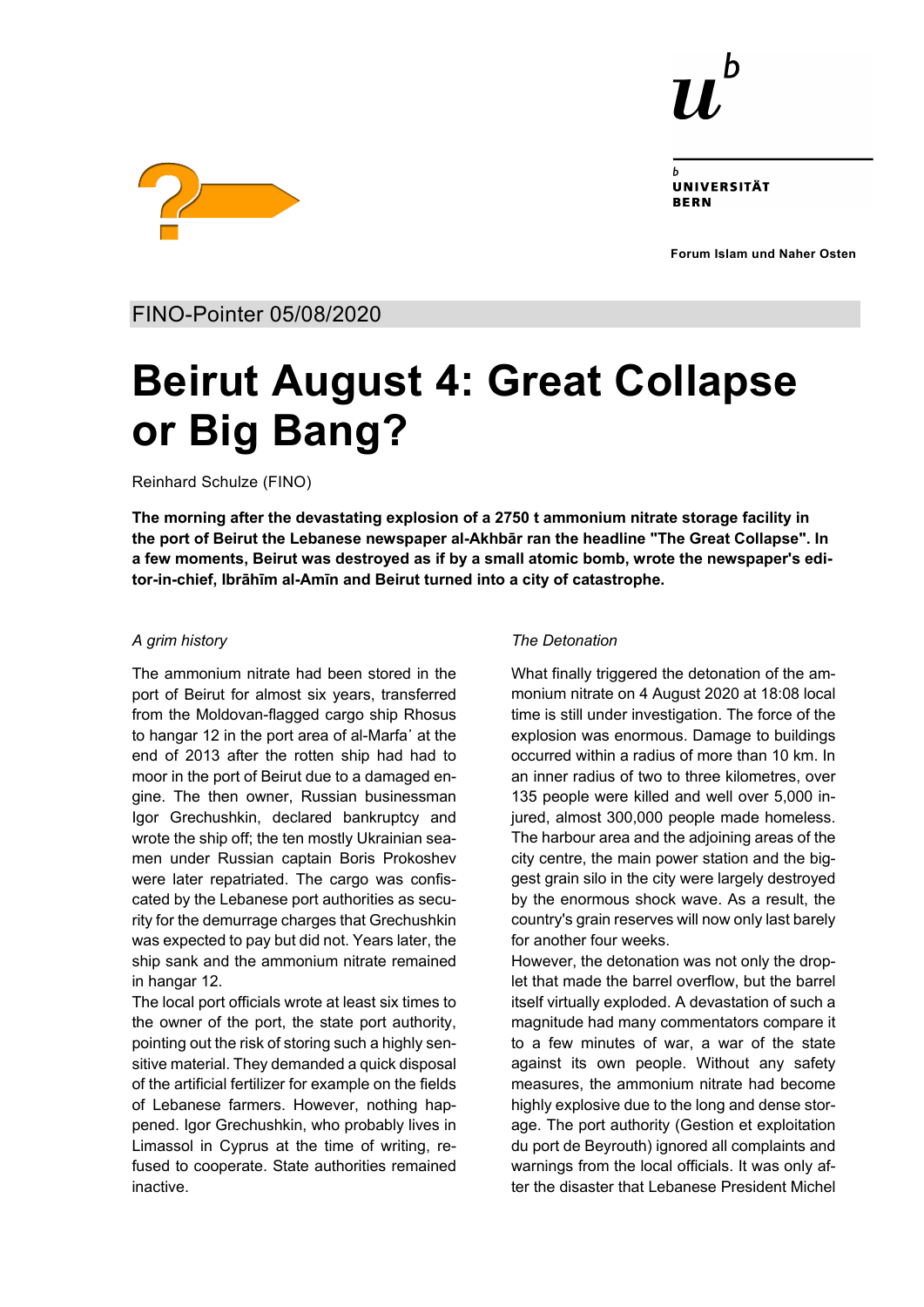

**UNIVERSITÄT** 

Aoun declared that the ammonium nitrate had been "illegally" stored, which was "totally unacceptable". Since the fact of the stored dangerous substance was well known, the Lebanese public sees this as just another cynicism of a government, which refuses to take responsibility for the mismanagement of officials it was supposed to supervise.

### *The collapse*

The state, a state that no longer guarantees the material security of the population, not even aiming to do so, is held responsible for the collapse of society. Already in the course of the prevailing profound economic crisis, the population saw itself betrayed by the state elites, whose internal power struggles and insistence on sectarian power sharing had made it impossible to cope with the economic crisis. The decline in the value of the Lebanese national currency could not be stopped, and while the old elites were able to maintain their standard of living with private foreign exchange reserves, the population had to make do with a now almost worthless currency.

Neither had the quarrelling state elites been able to take measures against the supply crisis, which had been coming to a head for months, now gradually turning into a societal crisis. The 1.5 million Syrian refugees, whose living conditions were becoming increasingly precarious, were not the least of the victims. In the secondary urban centres, such as the northern Lebanese city of Tripoli, the voices in favour of a political separation from the centre of power in Beirut increased. Shiite Hezbollah has been suspected of infiltrating the military and preparing a coup d'état.

The Corona epidemic aggravated this already precarious situation, which now became a State crisis. The mismanagement of the state authorities became ubiquitously evident. During July, the number of people infected with the Covid 19 virus tripled. Even before the detonation, which destroyed two of the city's larger hospitals, medical care was no longer guaranteed.

#### *Loss of confidence*

"Beirut itself is a disaster" headlined editor Nūr Niʿma of the newspaper ad-Diyār. One might just as well say: For the majority of the Lebanese this state is the disaster. The almost 5 billion dollars, which according to first estimates the reconstruction of the basic structure of Beirut's port area will cost, are not available. If money would come into the country, this, it is feared, would only end up, as usual, in the pockets of the Lebanese oligarchs.

Lebanese newspapers declare the state systematically covering up the "madness" represented by the storage of ammonium nitrate in Hangar 12 and in addition trying to profit from the situation. However, all strategies of the elites to conceal their fatal failure of the state will eventually be doomed. For example, on 7 August the trial of the perpetrators of the 2005 bomb attack, in which the former Prime Minister Rafīq Harīrī and 21 people had been killed, was to begin in a court supported by the United Nations; in absentia four suspects of Hezbollah are accused. This should have been the first time that the attack, which in the eyes of many Lebanese had started the polarization of political and military power in the country, would be legally dealt with. Due to the current economic crisis, the polarization has been realigned: now it is the coalition of the old state elites vs. "the people" with opposite sides seemingly irreconcilable. The loss of trust is so widespread that any political action is in principle considered implausible from the start. The increasingly mutinous people withdraw their support of this state. The Lebanese Foreign Minister, in office since January 2020 Nāsīf Yūsuf Hittī resigned one day before the detonation stating that he saw Lebanon on the road to becoming a "failed state". Now protesters in the streets of Beirut are demanding the resignation of the government of Hassān Diyāb. It is to be expected that the political elites will "dismiss" Diyāb, in fact drop him as a pawn, in order to keep the uproar at bay and safeguard their image as the country's masters. But this is exactly what the protesters fundamentally doubt and start to deny. Thus, reports are not surprising, some mem-